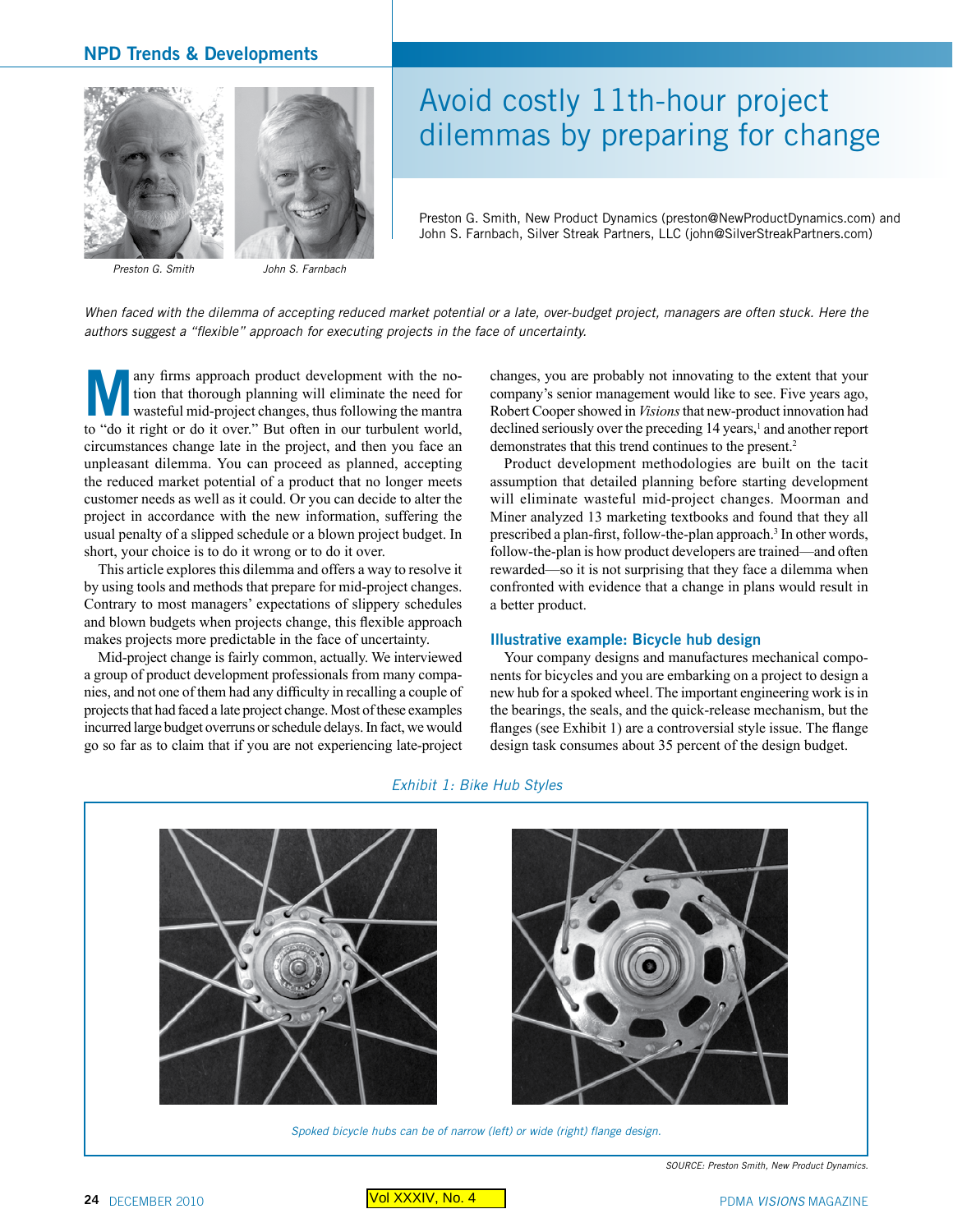# *Exhibit 2: Original Plan for Bike Hub*

|                                 | <b>Project expense</b> | <b>Schedule</b> | Unit mfg. cost |
|---------------------------------|------------------------|-----------------|----------------|
| Hub development (narrow flange) | \$100,000,00           | 3 mo.           | \$7.00         |

*SOURCE: The Authors*

Narrow flanges are lighter and have lower manufacturing cost, but many bike aficionados believe that wide flanges improve torsional stiffness. Engineers on the team favor the narrow format for its technical merit, while marketing prefers the wide flange for its customer appeal.

Technical considerations win out, and you finalize the plan with narrow flanges. Exhibit 2 shows your plan budget and schedule.

Two months into the project, marketing is preparing with distributors for market launch and discovers that distributors strongly prefer the wide flange: the narrow-flange hub will not be competitive. *You've tripped on the do it wrong or do it over dilemma*. Should you follow the original plan and accept disappointing profits or change the plan and incur significant budget, schedule, and cost overruns?

In this case, you decide to redesign the flange. Project outcomes will differ significantly from your original plan (see Exhibit 3).

## **Resolving the dilemma**

Flexible product development is the application of agile software development principles to non-software product development. Flexibility offers a way to prevent this dilemma by anticipating the need for change and planning the project to reduce the impact of change. Here are some tools to approach a project flexibly: The first step to dealing with uncertainty is simply acknowledging that perfect planning does not completely eliminate the need for change and that not all change is wasteful. In this example, not changing to the wide flange will severely limit profit.

It's a persistent misperception that mid-project change is always the result of poor planning, but when it's time to start the project, a perfect plan may not be realistic. Learning about innovative technology and understanding fast-moving customer requirements may cause mid-project changes that you can't control. Acknowledging the need for change allows for uncertainties, so you can work to resolve them without costly disruption.

In this example, freezing the flange decision before starting development did not remove uncertainty, it only obscured the potential for change until it became very costly.

Of course, not all aspects of a project will be uncertain, and "uncertainty" should not become an excuse for weak planning. But for significant uncertainties, freezing the plan around your current best guesses creates the potential for costly surprises later in the project.

#### **Identify the uncertainties**

Identify uncertainties—generally areas where your knowledge is incomplete—during the planning phase. It is best to use a variety of approaches here to catch all the major uncertainties by looking at your project from various angles. First, consider areas where there is controversy among the team. For the bike hub project, for instance, it should have been a red flag that flange width was an area of uncertainty that might change later.

Then start probing areas where your knowledge is weak. Perhaps you are entering a new customer segment with an existing product, so you don't understand well how the product will be used or what customer expectations will be. Maybe you will be manufacturing or marketing the product in a region that is new to you. Or it might be that you are working with a new technology for which standards are not yet firm.

You will never become perfect at identifying all the uncertainties. Some are simply unknowable. But you can improve by conducting project retrospectives at the end of each project. Get the project team together and ask:

- What changed during the project with unfortunate consequences?
- Did we know about this possibility of change early in the project?
- If so, did we take steps to understand it better or keep our options open? If not, why not?
- If not, could we have foreseen it early in the project? How would we have done that?

By using a process like this retrospectively on every project, over time you will sharpen your acuity for detecting changes while you can prepare for them.

#### **Define your options**

If you have done a thorough job of listing uncertainties, you will probably have more than you can pursue. Narrow your list to the most likely and most damaging changes that might occur—a list short enough to tackle.

Then, for each one, define the options you need to keep open until you obtain more information or understand it better. Keeping options open can be expensive if carried too long. There is usually what we call a last responsible moment for each option,<sup>4</sup> which is the time at which the cost of keeping it open rises substantially. Determine the last responsible moment for each option and insert it into your project schedule. Then, using the steps below as you proceed, create a plan to keep the option open until it starts becoming too costly to maintain. If you have dealt with your identified uncertainties well, when an option's last responsible moment arrives, you should be in good position to close it, because you have been collecting information about it.

# **Design for uncertainty**

Once you know the areas of uncertainty—the areas where change is likely to occur—often you can alter the product design to minimize the effect of a change. For example, in the very early days of the IBM PC (before they had hard drives, if you can remember that far back), IBM recognized the need for storage but wasn't sure how it would evolve. One possibility was a cassette tape. So the very early PCs had a cassette port. It was seldom used and was removed when the first hard drives appeared, but it kept an option open during a period of uncertainty.